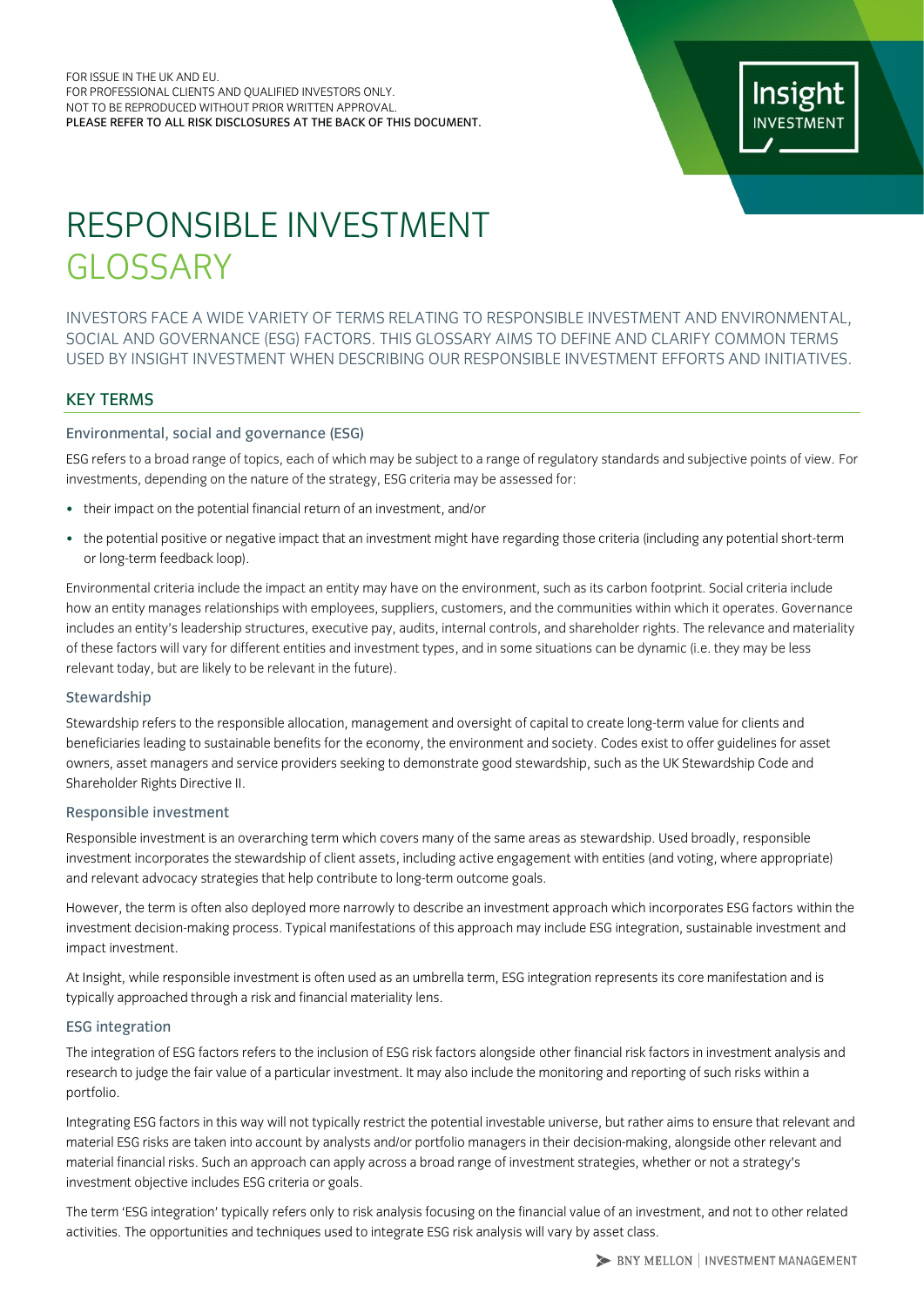# ESG ratings

ESG ratings are measures used to indicate an entity's exposure to and management of ESG risks, and/or their performance with regard to ESG-related issues. ESG ratings may be provided by a third party or generated internally by an investment manager. ESG ratings may be updated at different frequencies, depending on the publication frequency of underlying data.

Analysts and portfolio managers may use ESG ratings to help ensure a consistent approach to measuring the performance of an entity with regard to ESG risks/factors and to track progress over time. Ratings and their underlying data can help to pinpoint areas for further research, identify opportunities for engagement with an entity, and compare peers.

Given the vast amount of ESG data available and differences in data quality, availability and the frequency of updates, ESG ratings are typically based on ESG data compiled from a range of reliable sources. How the data is processed and weighed to generate ESG ratings differs from provider to provider, and so ESG ratings generated by different methodologies can indicate very different assessments.

For an investment portfolio with a financial objective, and without specific ESG or sustainability objectives, a high or low ESG rating may not automatically lead to a buy or sell decision: the rating will be one factor among others that may help a portfolio manager in evaluating potential investments consistently. The decision to invest will be taken in the context of the ESG criteria reflected in an investment objective, the guidelines set by the client and the impact of the holding on the portfolio risk and return characteristics. Portfolios with ESG or sustainability criteria may specify that a particular ESG rating, or a change in a rating, prompts an investment review or decision that may result in adjusting portfolio holdings.

Notably, different asset types have different characteristics, so the relevance and materiality of ESG ratings differs, potentially widely, according to the investment structure of a specific instrument, as well as the issuer of that instrument. This means that the ability to apply ESG criteria and standards to a particular investment varies according to the asset class and financial instruments available. For example, a specific ESG risk may be material for a company's long-term business, but this may not affect whether the company is able to pay coupons due on a bond that matures within one year.

## Engagement

Engagement by an investor or portfolio manager with an entity typically refers to communication to pass on information, raise questions and encourage change in behaviour. There is typically no legal or regulatory requirement for an entity to act or to respond to an investor, but entities will typically engage with investors to maintain effective and efficient access to capital markets because they need investors to finance their activities. Engagement may occur on a collaborative basis, whereby investors work together to communicate with an entity.

For equity investors, engagement may include voting as shareholders to either support or challenge a company's proposals. A company's willingness to respond to wider engagement efforts by providing evidence that it is making meaningful improvements to change its behaviour may influence an investor's overall view, and how they vote.

The decision to own or avoid an investment ultimately depends on a qualitative assessment of a number of issues, including the materiality of risk or risks involved, and how they are managed; the track record of management; how an entity explains its decisions, behaviour and plans to investors; and how an entity compares with its peers. Engagement may therefore play an important role in developing a qualitative assessment of a potential investment.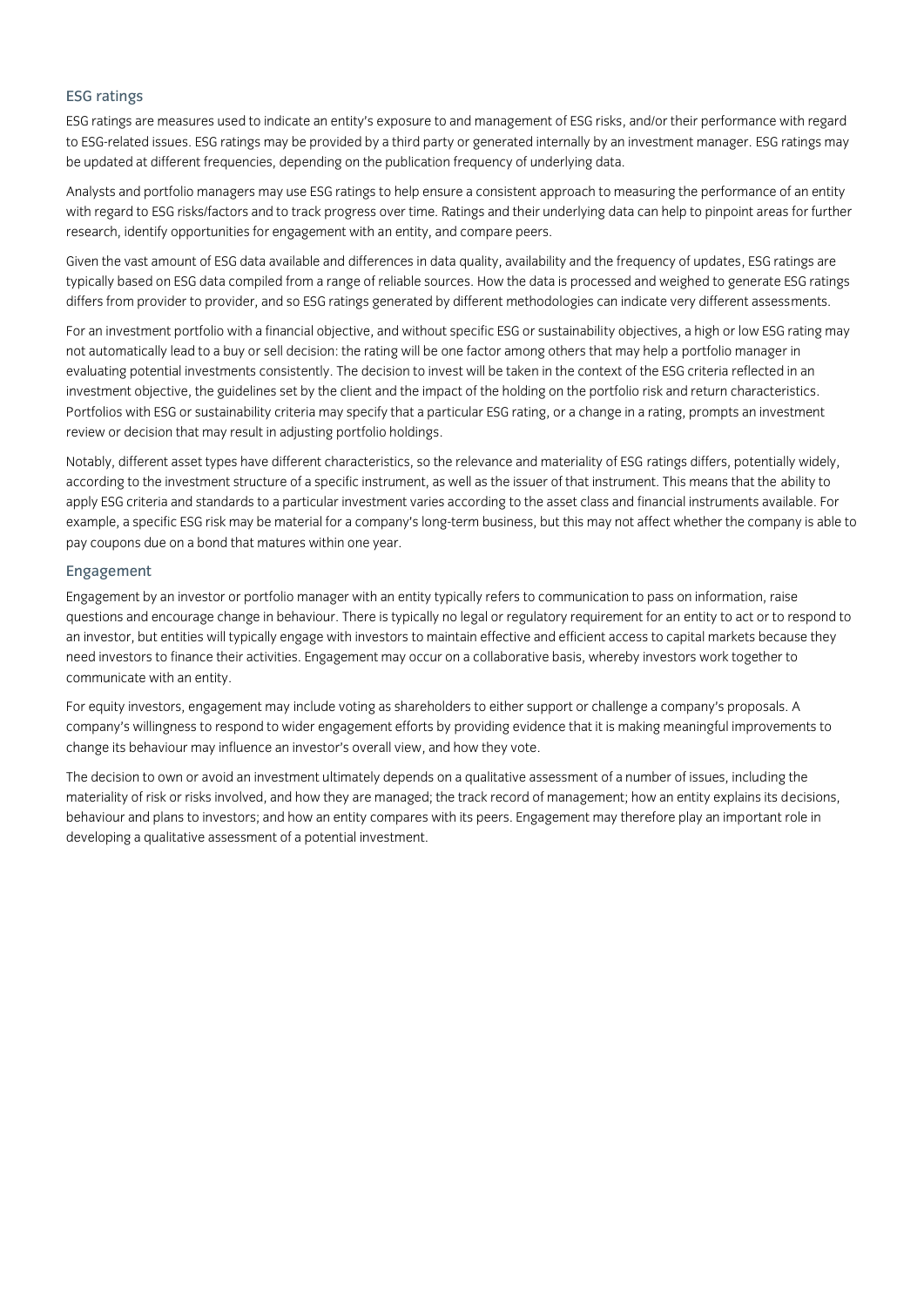# GLOSSARY

## Best-in-class

This term typically refers to the best-rated issuers within a specific asset class, market or sector, with reference to their exposure to and/or management of ESG risks or a specific risk, such as climate change. The measure may be a proprietary Insight Prime ESG or climate risk rating, or another relevant measure.

A best-in-class strategy will typically focus on investments with the best possible ESG ratings, overweighting those investments, or fully excluding lower-rated investments. How a specific investment strategy defines or allocates to best-in-class assets may vary and investors should consult the relevant investment objective, policy and guidelines.

## Carbon credit

A generic term for a tradeable permit that allows the bearer to emit a specified amount of CO2 or other greenhouse gas (GHG), issued as part of an emissions trading scheme.

## Carbon dioxide equivalent (CO2e)

A unit to express the impact of a greenhouse gas (GHG), signified as the amount of CO2 with an equivalent impact on global warming. The amount of CO2 is commonly expressed as tonnes, also known as metric tons, equivalent to 1,000kg each. For example, according to the Office of National Statistics, the UK's net territorial GHG emissions in 2021 were estimated to be 424.5 million tonnes CO2e, or 424.5m tCO2e.

## Carbon emissions

This term may be used to refer to greenhouse gas (GHG) emissions, CO2 emissions, or to carbon dioxide equivalent (CO2e) emissions.

## Carbon footprint

The carbon emissions associated with the activities of a person, company or other entity. It is also a measure of an entity's carbon intensity, expressing the concentration of carbon emissions for a given unit which is usually per dollar of enterprise value (or per dollar of net debt for sovereigns).

## Carbon intensity

Carbon intensity measures how much carbon dioxide is generated by an entity, relative to a given unit (such as per dollar of revenue). Measures of carbon intensity include carbon footprint and weighted average carbon intensity (WACI).

## Carbon neutral

For a project or entity to be carbon neutral, any CO2 released into the atmosphere is balanced by an equivalent amount being removed. This may be achieved through financing or otherwise supporting efforts to remove CO2 from the atmosphere, such as the development of renewable energy projects or planting trees, or through the use of carbon credits or carbon trading schemes. An entity may therefore be 'carbon neutral' without reducing its emissions.

#### Carbon offset

A carbon offset is a mechanism by which an entity compensates for greenhouse gas (GHG) emissions by paying for an equivalent GHG reduction, such as the development of renewable energy projects or planting trees.

#### CDP

The CDP, formerly the Carbon Disclosure Project, runs a global disclosure system for investors, companies, cities and regions to monitor, manage and disclose their environment impact. More information is available a[t https://www.cdp.net.](https://www.cdp.net/)

### Circular economy

The circular economy refers to an approach that seeks to eliminate waste, circulate products and materials, and to regenerate nature. The use of renewable energy and materials, and the reduction of consumption of finite resources, plays a key role. The term is typically used in contrast to a 'linear economy', which refers to the process by which resources are extracted, products are manufactured, and waste is discarded.

## Climate Action 100+

This initiative aligns investor engagement to encourage the world's largest carbon emitting companies to take action on climate change. It is backed by over 615 signatories responsible for \$65 trillion of assets under management, as at January 2022. More information is available a[t www.climateaction100.org/.](http://www.climateaction100.org/)

## Climate risk

Climate risks that can affect the financial performance of an investment may be broadly categorised in two ways: physical risks and transition risks. Physical risks may have financial implications for organisations, such as direct damage to assets and indirect impacts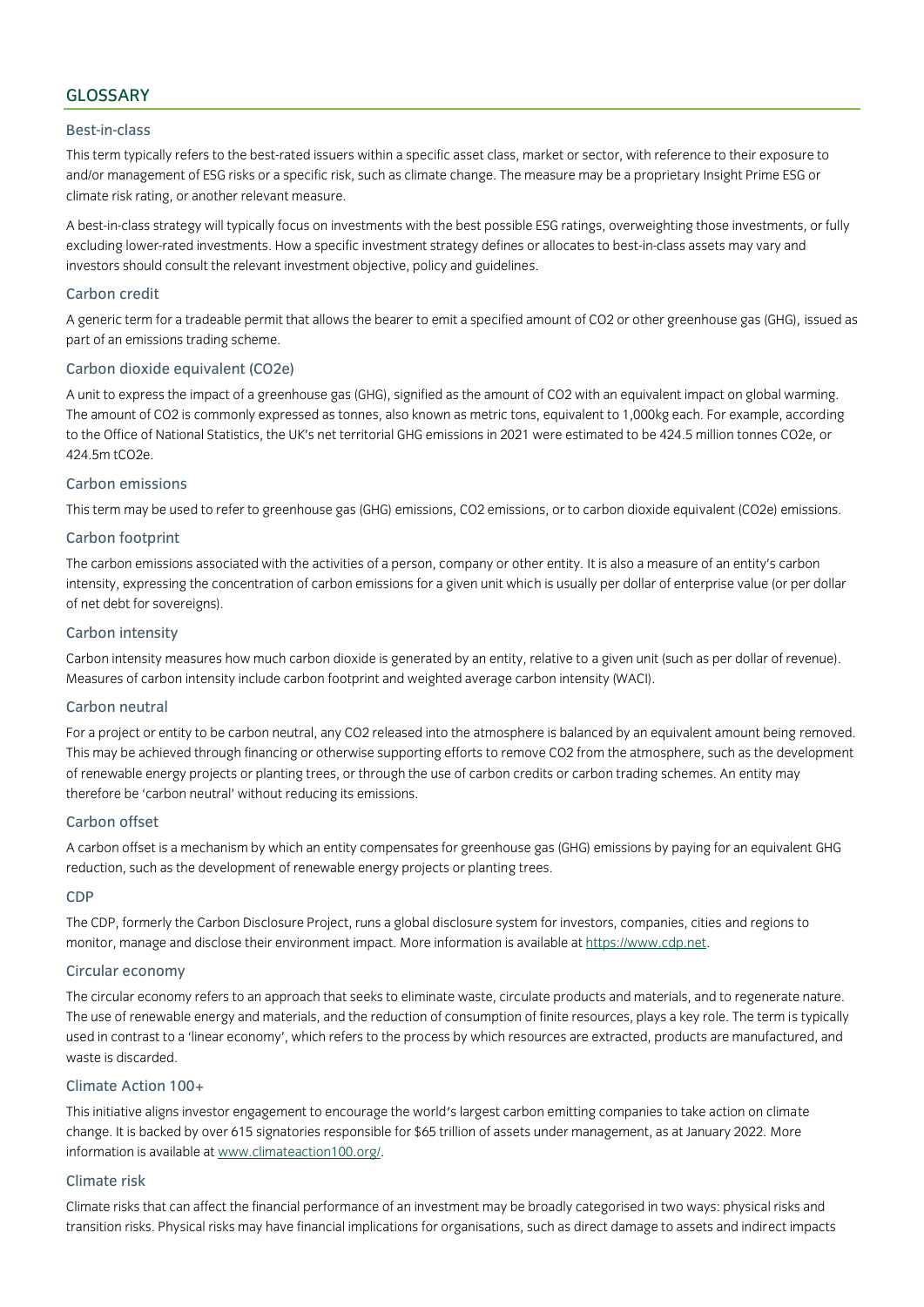from supply chain disruption. Separately, transitioning to a lower-carbon economy may entail extensive policy, legal, technology, and market changes to address mitigation and adaptation requirements related to climate change.

## Engagement

See key terms section at the beginning of this document.

Environmental, social and governance (ESG)

See key terms section at the beginning of this document.

## ESG benchmark

An index or benchmark customised according to ESG criteria. An ESG benchmark strategy managed by Insight will typically be an actively managed portfolio managed with reference to such a benchmark.

#### ESG enhancement

An ESG enhancement strategy managed by Insight will typically aim for an overall or average ESG score better than, and carbon intensity lower than, the strategy's reference benchmark.

#### ESG integration

See key terms section at the beginning of this document.

## ESG risk

An ESG risk is as an ESG factor (such as climate change) that may have an impact on the financial performance of an investment.

#### Exclusions

This refers to excluding certain investments or classes of investment from a portfolio, typically due to business activities that are deemed unethical, harmful or illegal. For example, a portfolio may exclude companies that generate a minimum proportion of their revenue from tobacco or defence.

## Glasgow Financial Alliance for Net Zero (GFANZ)

GFANZ is a global coalition of leading financial institutions committed to accelerating and mainstreaming the decarbonisation of the world economy and reaching net-zero emissions by 2050. Financial institutions join GFANZ by joining a sector-specific alliance, such as the Net Zero Asset Managers initiative or Net-Zero Asset Owner Alliance.

## Global norms

Global norms, sometimes referred to as global standards, are broadly agreed principles that set out minimum standards for the behaviour of companies and governments. A prominent example is the UN Global Compact (UNGC), which aims to set out universal standards on issues including human rights, labour, the environment and corruption. A 'global norms strategy' may seek to exclude issuers that breach norms such as those set out by the UNGC, or to allocate more to issuers that are constructively progressing such initiatives.

#### Green bond

A bond where the issuer specifies that the capital (proceeds) it receives from investors will be used to finance activities which have a positive environmental impact. Any entity can issue a bond it labels as 'green', with no fixed regulatory or legal standards defining what can be labelled as such, and the entity is free to define and decide any project funded by the bond's proceeds.

#### Greenhouse gas (GHG) emissions

The UN Framework Convention on Climate Change, under the Kyoto Protocol, has identified seven gases as of particular concern with regard to climate change: carbon dioxide, methane, nitrous oxide, hydrofluorocarbons, perfluorocarbons, sulphur hexafluoride and nitrogen trifluoride. Emissions of these gases are typically converted into carbon dioxide equivalent (CO2e) units for reporting purposes.

## Green Technical Advisory Group (GTAG)

The GTAG is an expert group, consisting of key financial market stakeholders and subject matter experts, that will provide independent, non-binding advice to the UK government on developing and implementing a green taxonomy in the UK context. More information is available at [https://www.greenfinanceinstitute.co.uk/programmes/uk-green-taxonomy-gtag/.](https://www.greenfinanceinstitute.co.uk/programmes/uk-green-taxonomy-gtag/)

# Greenwashing

This term refers to any behaviour or activities aiming to give the impression that a company is doing more to support or protect the environment than it really is.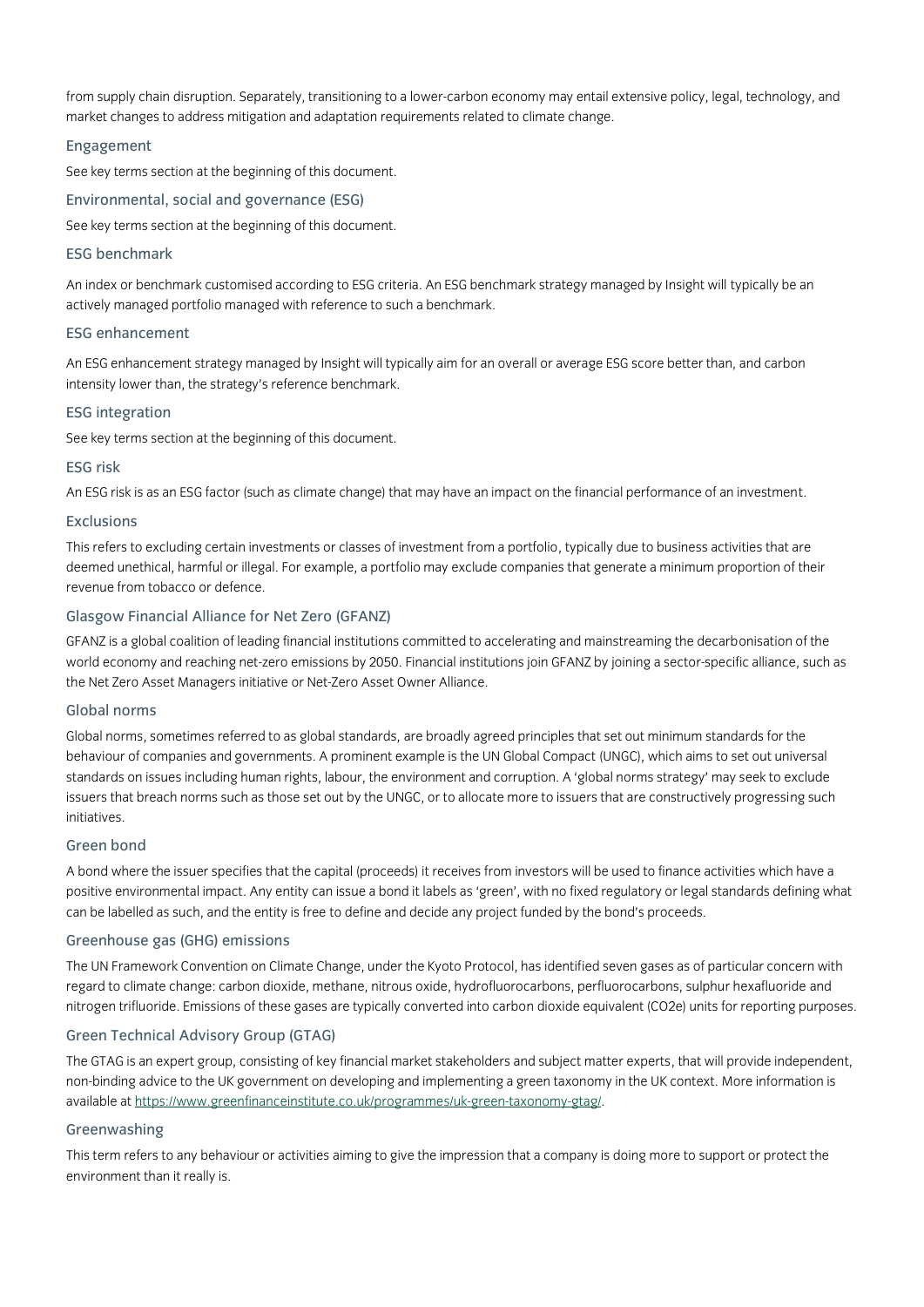# Impact bond

A bond that specifies its proceeds will be used to have a positive environmental or social impact. These are commonly known as 'use of proceeds' bonds. Common types include green bonds, social bonds and sustainability bonds.

An impact bond may be equivalent to a conventional bond issued by the same entity, with similar risk/return characteristics, albeit with an additional impact commitment. A conventional bond portfolio may therefore decide to invest in an impact bond based on its financial characteristics alone.

Because impact bonds are in high demand from investors, entities have an incentive to issue impact bonds rather than conventional bonds. It has therefore become important to evaluate the issuer of an impact bond, and the issue itself, to ensure an impact bond fulfils an investor's expectations for such issuance. Best-practice standards are evolving, with an increasing focus on the legal commitments, transparency and ongoing monitoring of the real-world impact of such a bond.

## Impact investment

A broad term used to refer to investment approaches that emphasise aiming for a positive environmental and/or social impact.

## Institutional Investors Group on Climate Change (IIGCC)

The IIGCC is a European membership body for investor collaboration on climate change, with 360 members representing €50 trillion of assets under management, as at December 2021. More information is available at [https://www.iigcc.org/.](https://www.iigcc.org/)

## Intergovernmental Panel on Climate Change (IPCC)

The IPCC is the UN body for assessing the science related to climate change, providing regular assessments of the scientific basis of climate change, its impacts and future risks, and options for adaptation and mitigation. The objective of the IPCC is to provide governments at all levels with scientific information that they can use to develop climate policies. More information is available at [https://www.ipcc.ch/.](https://www.ipcc.ch/)

## International Energy Agency (IEA)

The IEA is an intergovernmental organisation with a broad mandate, including providing statistics and analysis, and advocating for policies focused on enhancing the reliability, affordability and sustainability of energy. Its membership represents c.75% of global energy consumption. More information is available a[t https://www.iea.org/.](https://www.iea.org/)

## International Sustainability Standards Board (ISSB)

A standard-setting board, introduced by the International Financial Reporting Standards (IFRS) Foundation, which aims to deliver a comprehensive global baseline of sustainability-related disclosure standards that provide investors and other capital market participants with information about companies' sustainability-related risks and opportunities to help them make informed decisions. More information is available a[t https://www.ifrs.org/groups/international-sustainability-standards-board/.](https://www.ifrs.org/groups/international-sustainability-standards-board/)

#### Low carbon

A low carbon investment strategy may focus on a number of different measures or metrics of carbon emissions or climate change risk, with a focus towards either the mitigation of climate change, or adaptation to a low-carbon economy.

#### Net zero

Net zero emissions refers to a reduction of greenhouse gas (GHG) emissions, with the goal of balancing emissions produced and removed from the atmosphere. Unlike a commitment to carbon neutrality, a net zero pledge will therefore include a commitment to reducing emissions.

#### Net Zero Asset Managers initiative

A group of international asset managers committed to supporting the goal of net zero greenhouse gas emissions by 2050 or sooner, in line with global efforts to limit warming to 1.5°C; and to supporting investing aligned with net zero emissions by 2050 or sooner. More information is available a[t https://www.netzeroassetmanagers.org/.](https://www.netzeroassetmanagers.org/)

## Net-Zero Asset Owner Alliance

A group of international asset owners committed to transitioning their investment portfolios to net-zero greenhouse gas (GHG) emissions by 2050. More information is available a[t https://www.unepfi.org/net-zero-alliance/.](https://www.unepfi.org/net-zero-alliance/)

## Paris Agreement

The Paris Agreement is an international treaty on climate change, adopted by 196 parties at the December 2015 UN Climate Change Conference in Paris. Its goal is to limit global warming to well below 2ºC, preferably to 1.5ºC, compared to pre-industrial levels. To achieve this long-term temperature goal, countries aim to reach global peaking of greenhouse gas (GHG) emissions as soon as possible. More information is available a[t https://unfccc.int/process-and-meetings/the-paris-agreement/the-paris-agreement.](https://unfccc.int/process-and-meetings/the-paris-agreement/the-paris-agreement)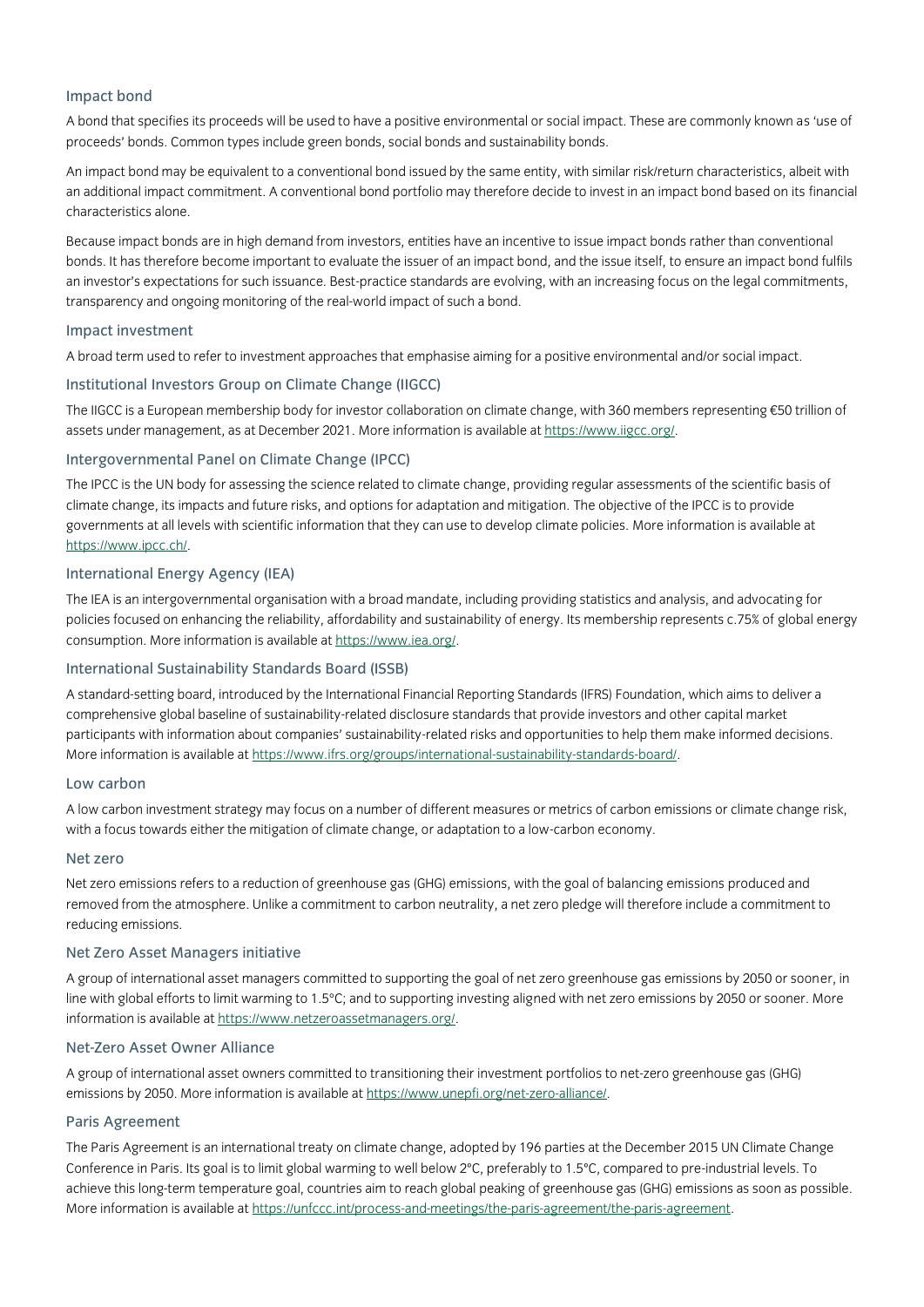# Partnership for Carbon Accounting Financials (PCAF)

PCAF is a global partnership of financial institutions that work together to develop and implement a harmonised accounting approach to assess and disclose the greenhouse gas (GHG) emissions associated with their loans and investments. More information is available at [https://carbonaccountingfinancials.com/.](https://carbonaccountingfinancials.com/)

## Physical risk (climate change)

Physical risks resulting from climate change may have financial implications for organisations, such as direct damage to assets and indirect impacts from supply chain disruption. They could include events that result in immediate disruption, such as fire, flood, coldwave, heatwave and hurricane. They could also include longer-term shifts in climate patterns, which could lead to coastal flood and water stress.

## Positive impact

This term typically refers to a positive environmental or social impact, separate from the financial return of an investment. A positive impact may be achieved through an investment in an impact bond (also known as a use of proceeds bond), which commits to fund a specified project or projects with environmental or social benefits; direct engagement with a debt issuer in order to encourage a positive environmental or social benefit; or investment in issuers that are believed to confer, or be moving towards, a positive environmental or social benefit through the course of their operations.

## Prime ratings

Insight's Prime ratings aim to highlight key risks and opportunities related to ESG factors and climate change, based on extensive global data and qualitative research. The ratings cover corporate and sovereign issuers based on extensive global data and qualitative research by Insight's portfolio managers and analysts. Insight's portfolio managers can use Prime ratings to help identify potential ESG risks, inform engagement with issuers and to illustrate ESG exposures within client portfolios. See <https://www.insightinvestment.com/investing-responsibly/insight-prime/> for more information.

## Principles for Responsible Investment (PRI)

The UN-supported PRI is the world's leading proponent of responsible investment. It works to understand the investment implications of ESG factors and to support its international network of investor signatories in incorporating these factors into their investment and ownership decisions. More information is available at [www.unpri.org.](http://www.unpri.org/about)

## Responsible Horizons

Responsible Horizons is the name for Insight Investment's range of strategies which have been specifically designed for investors seeking responsible investment outcomes. The Responsible Horizons investment portfolios share a defined blend of responsible investment criteria, and for each strategy, additional guidelines reflecting the investment approach and asset class. For more information se[e https://www.insightinvestment.com/uk/institutional-investors/investment-range/responsible-horizons](https://www.insightinvestment.com/uk/institutional-investors/investment-range/responsible-horizons-solutions/introducing-responsible-horizons/)[solutions/introducing-responsible-horizons/.](https://www.insightinvestment.com/uk/institutional-investors/investment-range/responsible-horizons-solutions/introducing-responsible-horizons/)

#### Responsible investment

See key terms section at the beginning of this document.

## Science Based Targets initiative (SBTi)

This organisation helps companies set emissions targets that are in line with holding global warming to well below 2°C above preindustrial levels. Science-based targets show companies how much and how quickly they need to reduce their greenhouse gas (GHG) emissions to prevent the worst effects of climate change. More information is available a[t https://sciencebasedtargets.org/.](https://sciencebasedtargets.org/)

#### Scope 1, Scope 2, Scope 3 emissions

Greenhouse gas (GHG) emissions are typically split into three categories. Scope 1 emissions are direct emissions from sources owned or controlled by an entity. Scope 2 emissions are indirect emissions, generated by purchased energy. Scope 3 emissions are indirect emissions, not included in scope 2 emissions, that occur in the value chain of the entity. These include both 'upstream' and 'downstream' emissions.

#### Shareholder Rights Directive (SRD II)

This is an EU directive, which sets out to strengthen the position of shareholders and to reduce short-termism and excessive risk-taking within companies traded on EU-regulated markets.

#### Social bond

A bond that specifies its proceeds will be used to finance activities which have a positive social impact.

#### **Stewardship**

See key terms section at the beginning of this document.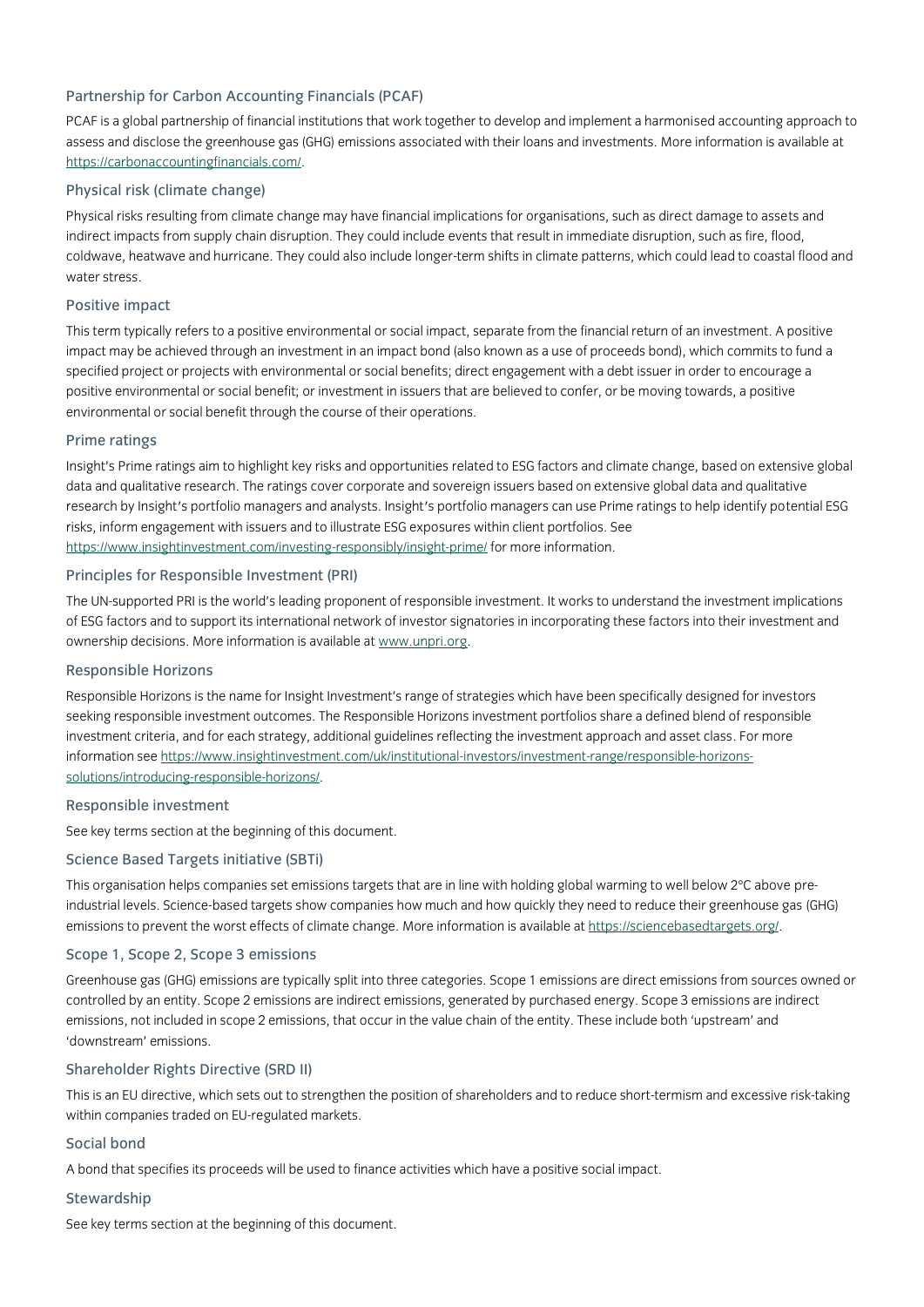# Sustainability bond

A bond that specifies its proceeds will be used to finance activities which have a positive environmental and social impact.

## Sustainability Disclosure Requirements (SDR)

Under the UK's SDR framework, announced in October 2021, listed issuers, asset managers and asset owners will be required to report on their sustainability risks, opportunities and impacts.

## Sustainability-linked bond

Any type of bond instrument for which the financial and/or structural characteristics can vary depending on whether the issuer achieves predefined sustainability or ESG objectives.

#### Sustainable Development Goals (SDGs)

The Sustainable Development Goals were adopted by the UN in 2015 as "a universal call to action to end poverty, protect the planet, and ensure that by 2030 all people enjoy peace and prosperity". There are 17 SDGs, and the goals include ending poverty and hunger, promoting health and wellbeing, and encouraging quality education and gender equality. More information is available at [https://www.undp.org/sustainable-development-goals.](https://www.undp.org/sustainable-development-goals)

## Sustainable Finance Disclosure Regulation (SFDR)

An EU regulation imposing mandatory ESG disclosure obligations for asset managers and other participants in financial markets.

## Sustainable investment

A broad term used to refer to investment approaches that reflect one or more sustainability themes, typically focusing on the long-term impact on the environment and/or society. For example, a sustainable investment strategy may aim for a minimum allocation to investments with a positive environmental impact while also targeting a financial return.

## Task Force on Climate-related Financial Disclosures (TCFD)

The Financial Stability Board established the TCFD to develop recommendations for more effective climate-related disclosures that could promote more informed investment, credit, and insurance underwriting decisions. This in turn can enable stakeholders to understand better the concentrations of carbon-related assets in the financial sector and the financial system's exposures to climaterelated risks. More information is available a[t www.fsb-tcfd.org.](http://www.fsb-tcfd.org/)

## Taskforce on Nature-related Financial Disclosures (TNFD)

The TNFD aims to develop and deliver a risk management and disclosure framework for organisations to report and act on evolving nature-related risks, with the ultimate aim of supporting a shift in global financial flows away from nature-negative outcomes and toward nature-positive outcomes. More information is available a[t https://tnfd.global/.](https://tnfd.global/)

## Taxonomy

In the context of sustainable investment, a taxonomy is a framework aiming to set the bar for investments to be classified as environmentally sustainable. Prominent examples are the EU taxonomy and the UK green taxonomy.

## Transition Pathway Initiative (TPI)

The TPI is a global initiative led by asset owners and supported by asset managers. Aimed at investors and free to use, it assesses companies' preparedness for the transition to a low-carbon economy, supporting efforts to address climate change. More information is available a[t https://www.transitionpathwayinitiative.org/.](https://www.transitionpathwayinitiative.org/)

## Transition risk (climate change)

Climate change is driving a broad global transition towards a lower-carbon economy. This may entail extensive policy, legal, technology, and market changes to address mitigation and adaptation requirements related to climate change, which could present risks for investors. This phenomenon is broadly referred to as 'transition risk'.

## UK Stewardship Code

A code for asset managers, asset owners and service providers, managed and overseen by the Financial Reporting Council (FRC). To become a signatory to the Code, organisations must submit to the FRC a Stewardship Report demonstrating how they have applied the Code's Principles in the previous 12 months. The FRC will assess the report and if it meets reporting expectations, the organisation will be listed as a signatory to the Code. Once listed, organisations must annually report to remain signatories. More information is available at [https://www.frc.org.uk/investors/uk-stewardship-code.](https://www.frc.org.uk/investors/uk-stewardship-code)

## UN Global Compact (UNGC)

This organisation supports companies that align their strategies and operations with 10 principles, covering human rights, labour, environment and anti-corruption. It also supports those that take strategic actions to advance broader societal goals, such as the UN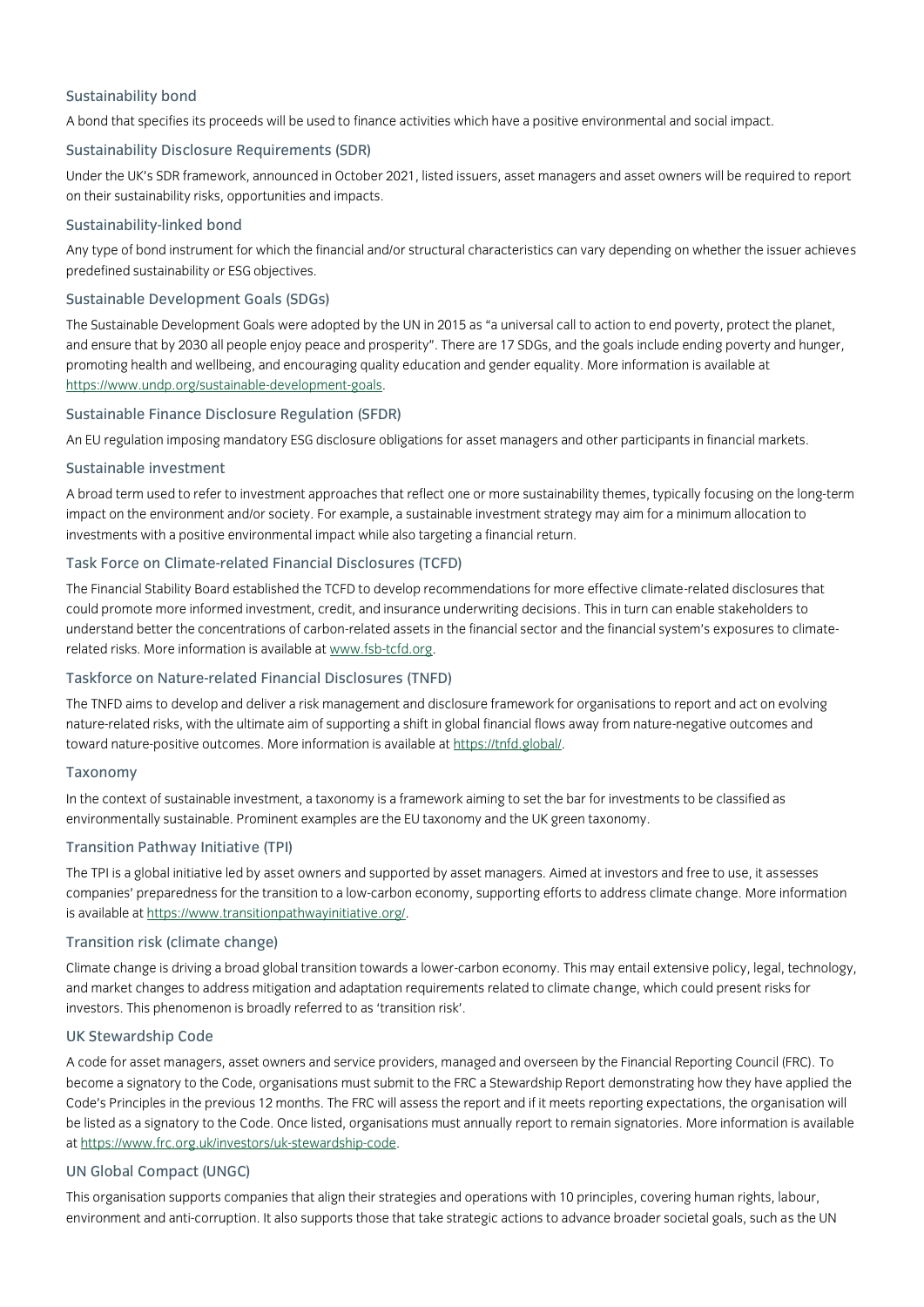Sustainable Development Goals, with an emphasis on collaboration and innovation. More information is available at [www.unglobalcompact.org/](http://www.unglobalcompact.org/).

# Use of proceeds bond

A bond where the issuer specifies that the capital (proceeds) it receives from investors will be used to finance activities which have a positive environmental and/or social impact. These are also known as 'impact' bonds. Common types include green bonds, social bonds and sustainability bonds.

## Weighted average carbon intensity (WACI)

A measure of an entity's carbon intensity, expressing the concentration of carbon emissions for a given unit which is usually per dollar of revenue (or per dollar of GDP for sovereigns).

## Worst-in-class

This typically refers to the worst-rated issuers within a specific asset class, market or sector, with reference to their exposure to and/or management of ESG risks or a specific risk, such as climate change. The measure may be a proprietary Insight Prime ESG or climate risk rating, or another relevant measure.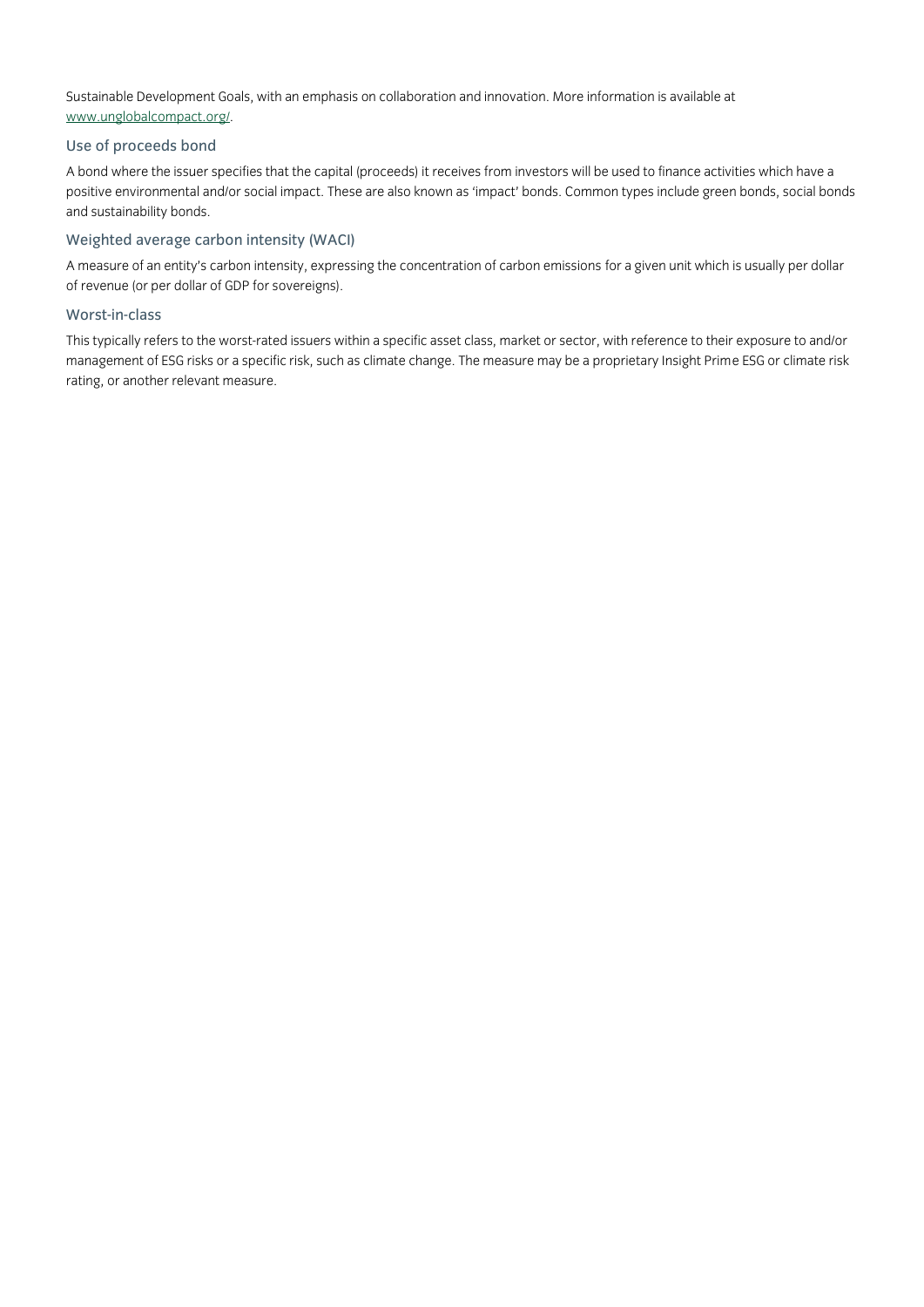#### RISK DISCLOSURES

Investment in any strategy involves a risk of loss which may partly be due to exchange rate fluctuations.

## ASSOCIATED INVESTMENT RISKS

#### ESG

- Investment type: The application and overall influence of ESG approaches may differ, potentially materially, across asset classes, geographies, sectors, specific investments or portfolios due to the nature of the specific securities and instruments available, the wide range of ESG factors which may be applied and ESG industry practices applicable in a particular investable universe.
- Integration: The integration of ESG factors refers to the inclusion of ESG risk factors alongside financial risk factors in investment analysis and research to judge the fair value of a particular investment and may also include the monitoring and reporting of such risks within a portfolio. Integrating ESG factors in this way will not typically restrict the potential investable universe, but rather aims to ensure that relevant and material ESG risks are taken into account by analysts and/or portfolio managers in their decision-making, alongside other relevant and material financial risks.
- Ratings: The use and influence of our ESG ratings in specific investment strategies will vary, potentially significantly, depending on a number of factors including the nature of the asset class and the structure of the investment mandate involved. For an investment portfolio with a financial objective, and without specific ESG or sustainability objectives, a high or low ESG rating may not automatically lead to a buy or sell decision: the rating will be one factor among others that may help a portfolio manager in evaluating potential investments consistently.
- Engagement activity: The applicability of Insight firm level ESG engagement activity and the outcomes of this activity relating to buy, hold and sell decisions made within specific investment strategies will vary, potentially significantly, depending on the nature of the asset class and the structure of the investment mandate involved.
- Reporting: The ESG approach shown is indicative and there is no guarantee that the specific approach will be applied across the whole portfolio.
- Performance/quality: The influence of ESG criteria on the overall risk and return characteristics of a portfolio is likely to vary over time depending on the investment universe, investment strategy and objective and the influence of ESG factors directly applicable on valuations which will vary over time.
- Costs: The costs described will have an impact on the amount of the investment and expected returns.

Insight applies a wide range of customised ESG criteria to mandates which are tailored to reflect individual client requirements. Individual investor experience will vary depending on the investment strategy, investment objectives and the specific ESG criteria applicable to a Fund or portfolio. Please refer to the investment management agreement or offering documents such as the prospectus, Key Investor Information Document (KIID) or the latest Report and Accounts which can be found a[t www.insightinvestment.com](http://www.insightinvestment.com/) and where applicable information in the following link for mandates in scope of certain EU sustainability regulations [https://www.insightinvestment.com/regulatory-home/sustainability-regulations/;](https://www.insightinvestment.com/regulatory-home/sustainability-regulations/) alternatively, speak to your main point of contact in order to obtain details of specific ESG parameters applicable to your investment.



This document is a financial promotion/marketing communication and is not investment advice.

This document is not a contractually binding document and must not be used for the purpose of an offer or solicitation in any jurisdiction or in any circumstances in which such offer or solicitation is unlawful or otherwise not permitted. This document should not be duplicated, amended or forwarded to a third party without consent from Insight Investment.

Insight does not provide tax or legal advice to its clients and all investors are strongly urged to seek professional advice regarding any potential strategy or investment.

For a full list of applicable risks, investor rights, KIID risk profile, financial and non-financial investment terms and before investing, where applicable, investors should refer to the Prospectus, other offering documents, and the KIID which is available in English and an official language of the jurisdictions in which the fund(s) are registered for public sale. Do not base any final investment decision on this communication alone. Please go t[o www.insightinvestment.com](http://www.insightinvestment.com/)

Unless otherwise stated, the source of information and any views and opinions are those of Insight Investment.